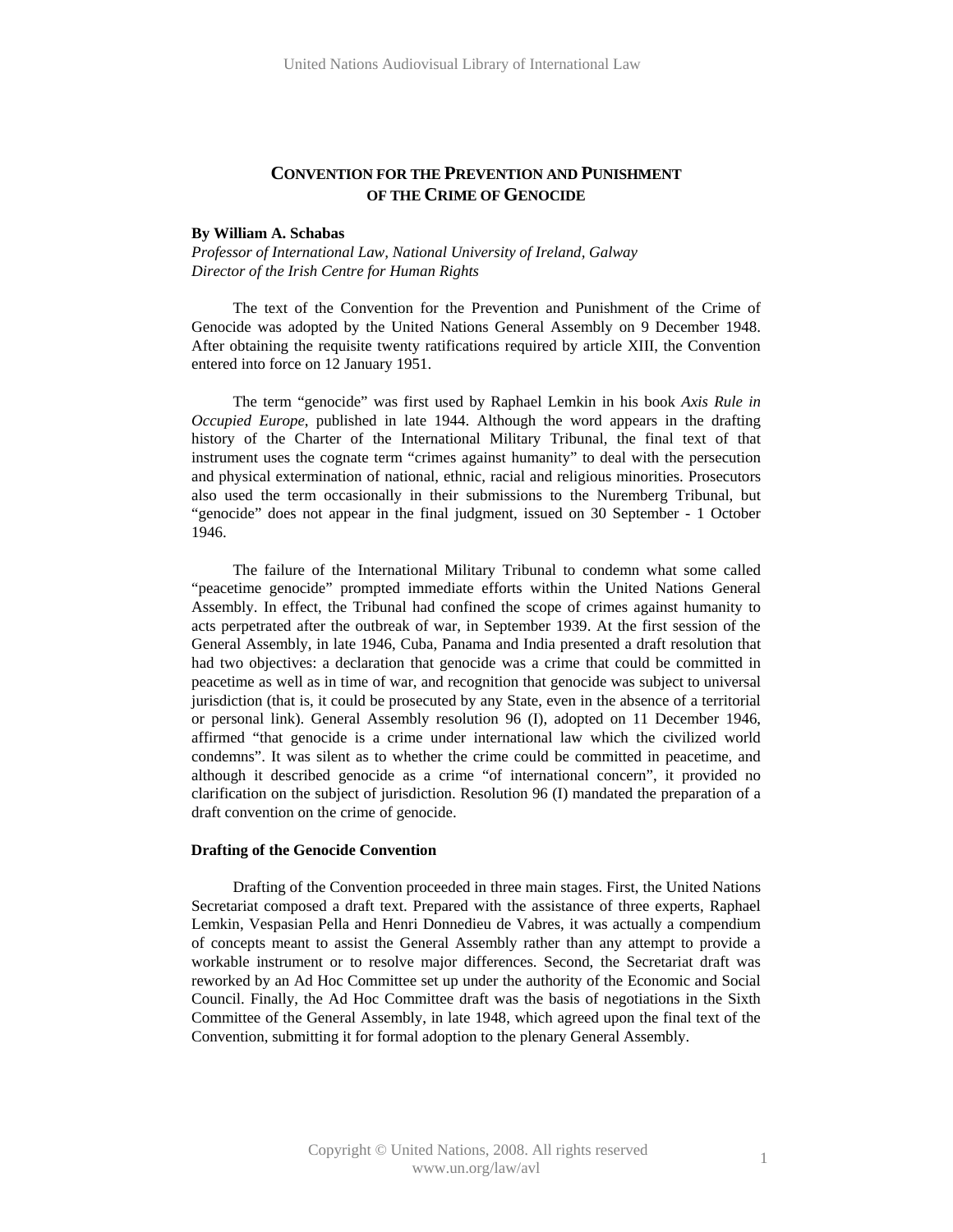Certain aspects of the drafting history of the Convention have figured in subsequent interpretation of some of its provisions. For example, the definition of genocide set out in article II is a much-reduced version of the text prepared by the Secretariat experts, who had divided genocide into three categories, physical, biological and cultural genocide. The Sixth Committee voted to exclude cultural genocide from the scope of the Convention, although it subsequently agreed to an exception to this general rule, allowing "forcible transfer of children from one group to another" as a punishable act. The drafters also voted down, by a very substantial margin, an amendment that sought to add a sixth punishable act to article II. It would have enabled prosecution for imposing "measures intended to oblige members of a group to abandon their homes in order to escape the threat of subsequent ill-treatment". References to these debates have bolstered judicial decisions that essentially exclude "ethnic cleansing" from the scope of the definition.

In addition, the drafters quite explicitly rejected universal jurisdiction for the crime. Article VI recognises only territorial jurisdiction, as well as the jurisdiction of an international criminal tribunal. There was, of course, no international criminal tribunal at the time. But when it agreed to the Convention, the General Assembly also adopted a resolution directing that work begin on a draft statute for such a court. This was the beginning of sporadic work that would eventually lead, half a century later, to the adoption of the Rome Statute of the International Criminal Court.

Over the next fifty years, the two related but distinct concepts of genocide and crimes against humanity had an uneasy relationship. Not only was genocide recognised by treaty, it came with important ancillary obligations, including a duty to prevent the crime, an obligation to enact legislation and to punish the crime, and a requirement to cooperate in extradition. Article IX gave the International Court of Justice jurisdiction over disputes between States parties concerning the interpretation and application of the Convention. Crimes against humanity were also recognised in a treaty, the Charter of the International Military Tribunal, but one that was necessarily of limited scope and whose effective application concluded when the judgment of the first Nuremberg trial was issued. The only other obligations with regard to crimes against humanity at the time existed by virtue of customary international law.

## **Key provision**

The preamble makes reference to General Assembly resolution 96 (I), and reaffirms that "genocide is a crime under international law, contrary to the spirit and aims of the United Nations and condemned by the civilized world". It declares that genocide has inflicted great losses on humanity at all periods of history, and that international cooperation is required in order "to liberate mankind from such an odious scourge".

Article I provides the important clarification that genocide can be committed "in time of peace or in time of war", distinguishing it from crimes against humanity, about which there was still, in 1948, much doubt about its application absent an armed conflict. The provision also links the concepts of prevention and punishment. Noting the connection, the International Court of Justice, in the *Bosnia and Herzegovina* v. *Serbia and Montenegro* judgment of 26 February 2007 (*Application of the Convention on the Prevention and Punishment of the Crime of Genocide (Bosnia and Herzegovina* v*. Serbia and Montenegro*), said that not only was genocide prevented because of the deterrent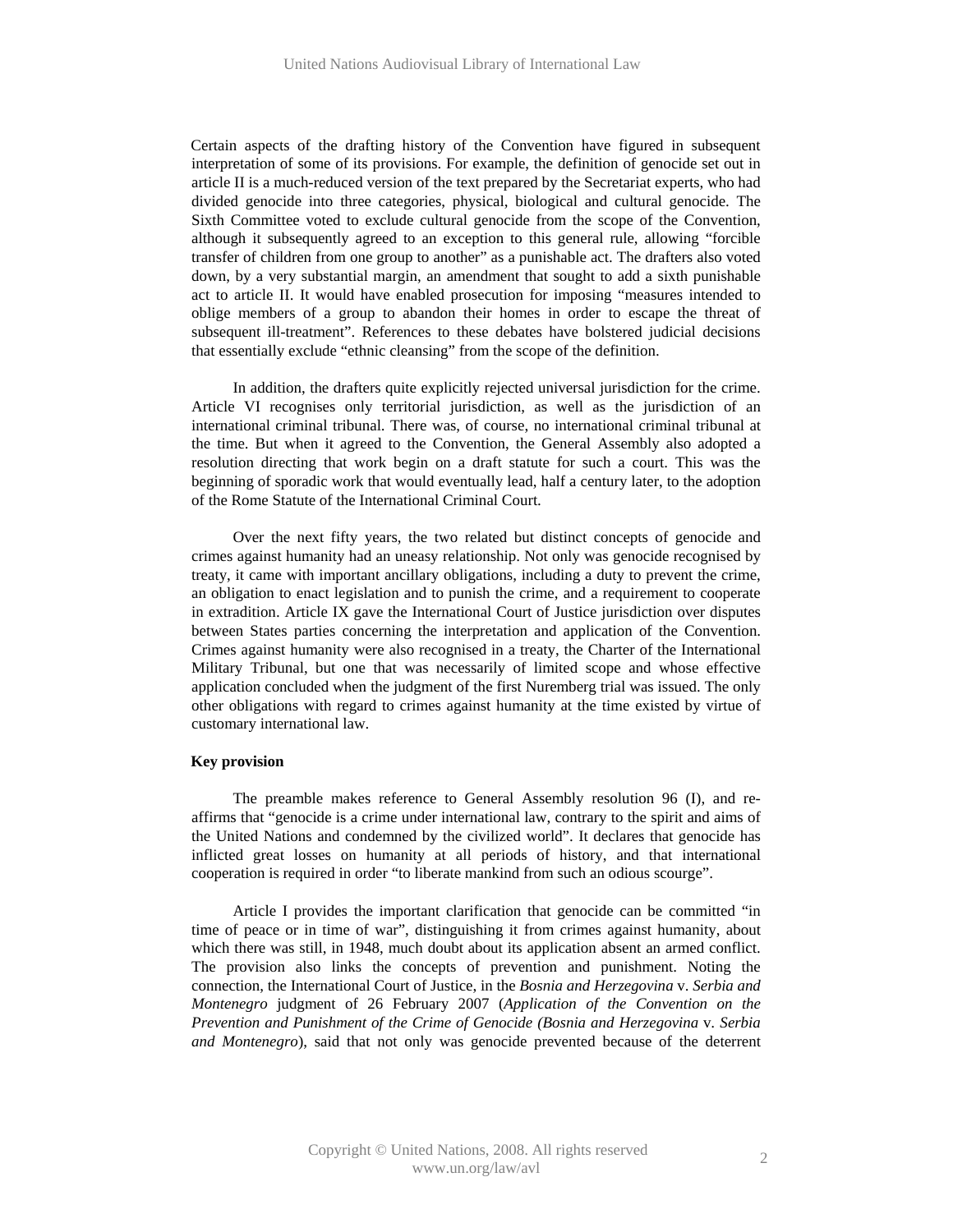effects of punishment, the duty to prevent genocide had its own autonomous scope which was both "normative and compelling".

The crime of genocide is defined in article II, the provision that sits at the heart of the Convention. Genocide is a crime of intentional destruction of a national, ethnic, racial and religious group, in whole or in part. Article II lists five punishable acts of genocide. This definitional provision has stood the test of time, resisting calls for its expansion, and it is reproduced without change in such instruments as the statutes of the *ad hoc* tribunals for the former Yugoslavia and Rwanda and the Rome Statute of the International Criminal Court. The obstinate refusal to modify the definition is not explained by some innate conservativism in the international lawmaking process. Rather, the gaps left by the somewhat narrow definition of genocide in the 1948 Convention have been filled more or less satisfactorily by the dramatic enlargement of the ambit of crimes against humanity during the 1990s. The coverage of crimes against humanity expanded to include acts perpetrated in time of peace, and to a broad range of groups, not to mention an evergrowing list of punishable acts inspired by developments in international human rights law. For much the same reason, judicial interpretation of article II has remained relatively faithful to the intent of the drafters of the provision. Thus, it remains confined to the intentional physical destruction of the group, rather than attacks on its existence involving persecution of its culture or the phenomenon of "ethnic cleansing".

Article III lists four additional categories of the crime of genocide in addition to perpetration as such. One of these, complicity, is virtually implied in the concept of perpetration and derives from general principles of criminal law. The other three are incomplete or inchoate offences, in effect preliminary acts committed even where genocide itself does not take place. They enhance the preventive dimension of the Convention*.* The most controversial, "direct and public incitement", is restricted by two adjectives so as to limit conflicts with the protection of freedom of expression.

Reprising a principal established in the Charter of the International Military Tribunal, article IV denies the defence of official capacity to Heads of State and other leading political figures. Article V requires States to enact legislation to give effect to the Convention's provisions, and to ensure that effective penalties are provided. Many States have accordingly enacted the relevant texts of the Convention within their own penal codes, whereas others have deemed that the underlying crimes of murder and assault were already adequately addressed so that perpetrators of genocide committed on their own territory would not escape accountability.

One of the more controversial and difficult provisions says that genocide will be punished either by a competent tribunal of the territorial State, or by "such international penal tribunal as may have jurisdiction". Little more than a decade after article VI was adopted, the Israeli courts dismissed Adolf Eichmann's claim that the provision was an obstacle to the exercise of universal jurisdiction over genocide. It was held that despite the terms of the Convention, exercise of universal jurisdiction was authorised by customary international law.

Pursuant to article VII, States parties to the Convention are obliged to grant extradition "in accordance with their laws and treaties in force". There is some practice to suggest that this rather vague formulation is nevertheless taken seriously, and that States consider themselves obliged to facilitate extradition when genocide charges are involved,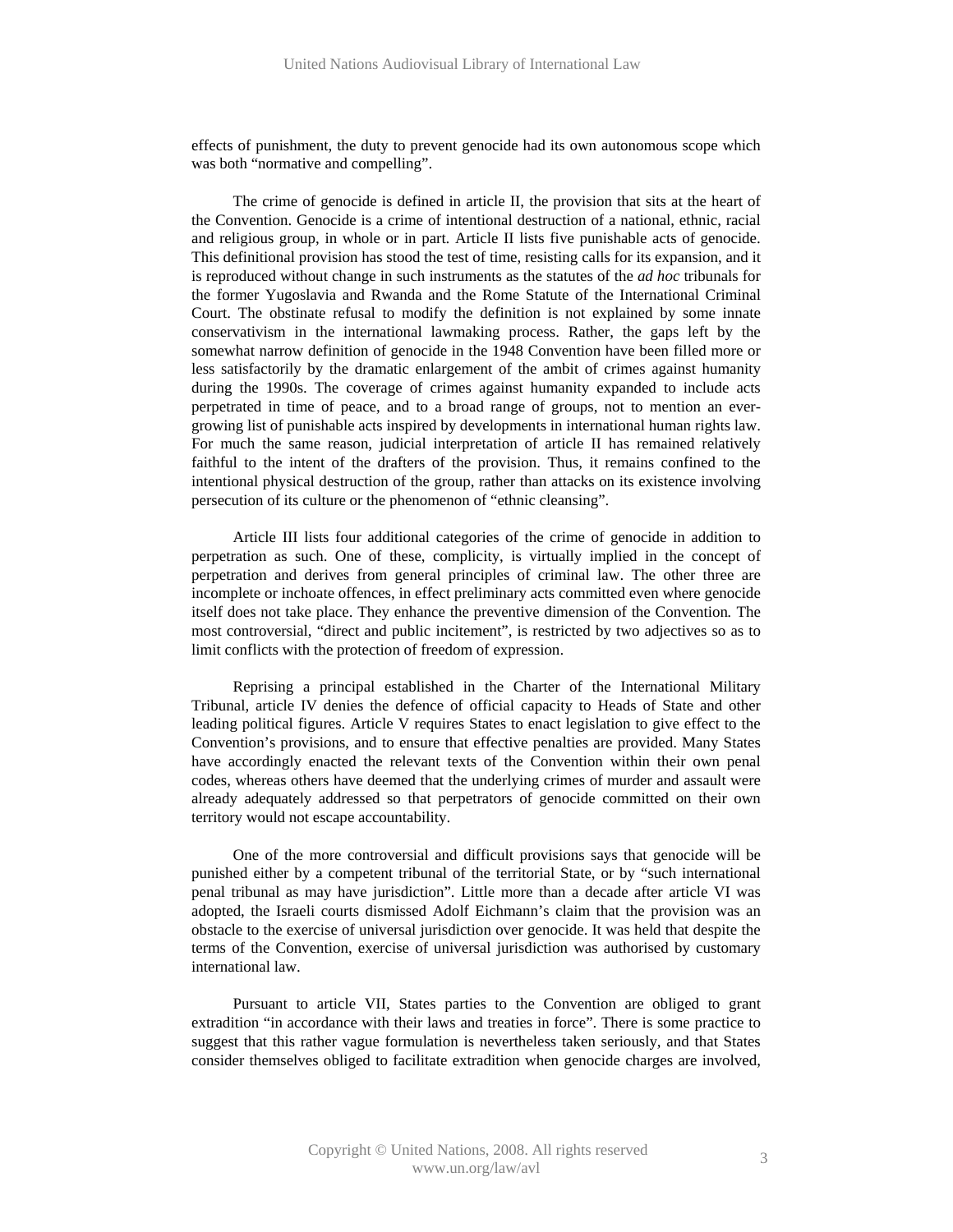subject to recognised principles prohibiting *refoulement* where there is a real risk of flagrant human rights abuses in the receiving State.

Article VIII declares that a State party to the Convention may appeal to "competent organs" of the United Nations for them to take action pursuant to the Charter*.* This provision, which is largely superfluous because the right to seize the organs of the United Nations exists in any event, has apparently been invoked only once, by the United States of America in September 2004 (9 September 2004, Secretary Colin L. Powell, Testimony Before the Senate Foreign Relations Committee, United States of America).

The International Court of Justice is given jurisdiction over disputes "relating to the interpretation, application or fulfilment" of the Convention by article IX. In *Bosnia and Herzegovina* v. *Serbia and Montenegro*, the International Court of Justice confirmed that States could, in effect, commit genocide, and that the Court could adjudicate the issue pursuant to article IX. Several applications charging genocide have been filed before the Court, but only one, *Bosnia and Herzegovina* v. *Serbia and Montenegro*, has come to a final judgment.

The remaining provisions of the Convention are mainly technical in nature, and concern such issues as the authentic language versions, application to non-self-governing territories, entry into force, revision and denunciation. The Convention is silent on the subject of reservations. In its 1951 Advisory Opinion *(Reservations to the Genocide Convention, I.C.J. Reports 1951, p.15)*, the International Court of Justice confirmed that reservations to the Convention were not prohibited, to the extent that they were not incompatible with the instrument's object and purpose. Several reservations have been formulated, many of them without widespread objection. Most of the reservations have concerned the jurisdiction of the International Court of Justice set out in article IX.

## **Influence of the Genocide Convention**

The Genocide Convention was the first human rights treaty adopted by the General Assembly of the United Nations. It focuses attention on the protection of national, racial, ethnic and religious minorities from threats to their very existence. In that sense, it sits four-square within the priorities of both the United Nations and the modern human rights movement, aimed at the eradication of racism and xenophobia. Furthermore, it stresses the role of criminal justice and accountability in the protection and promotion of human rights.

The Convention has been much criticised for its limited scope. This was really more a case of frustration with the inadequate reach of international law in dealing with mass atrocities. As history has shown, this difficulty would be addressed not by expanding the definition of genocide or by amending the Convention, but rather by an evolution in the closely related concept of crimes against humanity. Accordingly, the crime of genocide has been left alone, where it occupies a special place as "the crime of crimes".

Case law of the International Court of Justice and the International Criminal Tribunal for the former Yugoslavia has confirmed a restrictive approach to interpretation of the definition of genocide, resisting its extension to cases of ethnic cleansing and similar attacks upon groups aimed at their displacement rather than at their physical extermination. At the same time, in its 2007 ruling the Court found a robust concept of the prevention of genocide within the vague words of article I of the Convention. It spoke of a duty of "due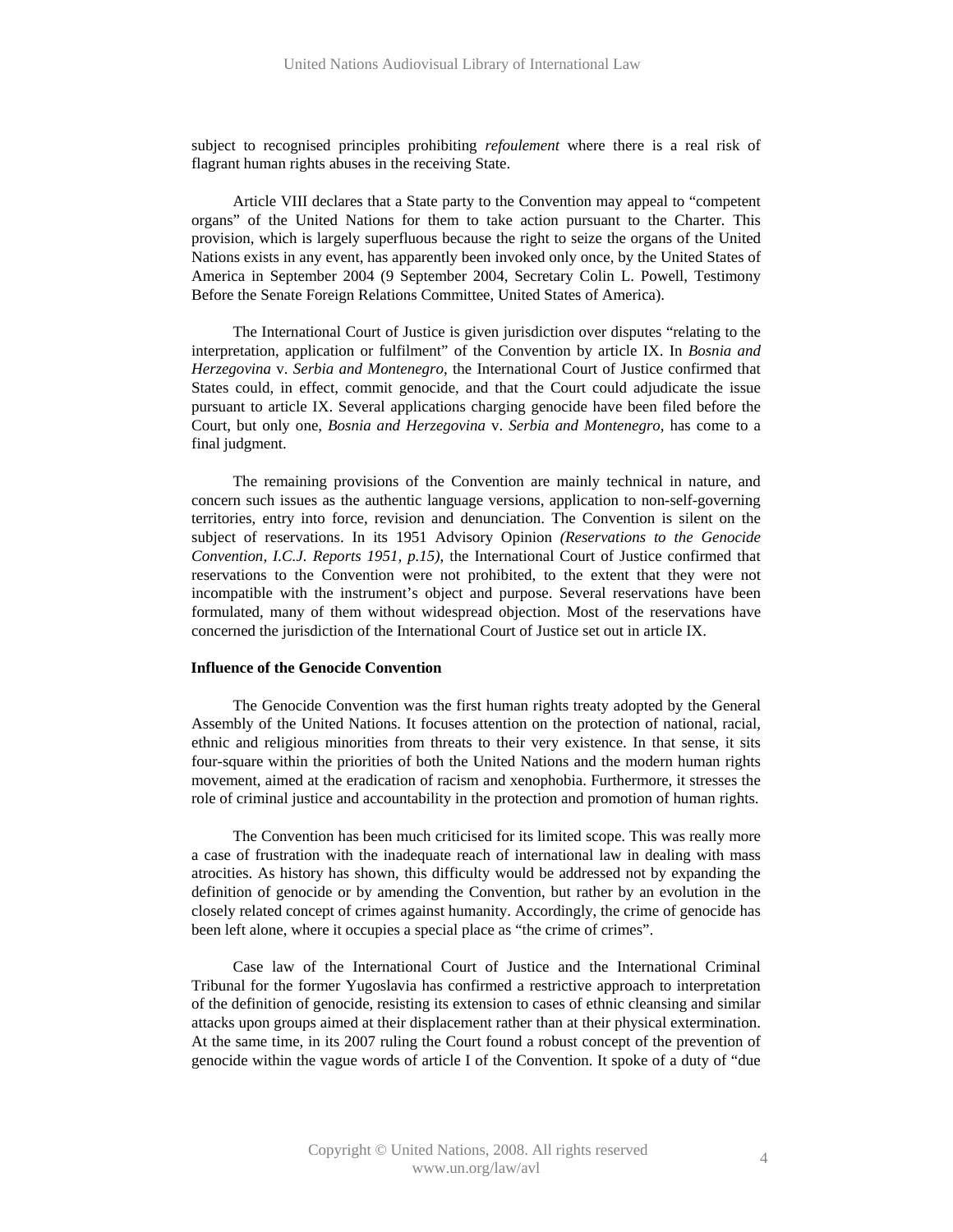diligence" imposed upon States, one that extended even to acts committed outside of their own borders by entities over which their influence may extend. This obligation to prevent genocide dovetails nicely with the responsibility to protect, recognised in 2005 by the United Nations General Assembly and endorsed the following year by the Security Council.

Unlike most of the other main human rights treaties, the Genocide Convention does not establish a monitoring mechanism. There have been periodic calls to set up a treaty body, possibly by an additional protocol to the Convention or perhaps simply by a resolution of the General Assembly. In 2004, the Secretary-General of the United Nations established the high-level position of Special Adviser on the Prevention of Genocide.

In its report to the United Nations Secretary-General in January 2005, the International Commission of Inquiry on Darfur insisted that crimes against humanity might, in some cases, be just as serious as genocide. Its comments highlighted what is often a sterile debate about whether to characterise acts as genocide or as "mere" crimes against humanity. Indeed, crimes against humanity was the label attached to the Nazi atrocities at Nuremberg, and it remains one of the "most serious crimes of concern to the international community as a whole" listed in the Rome Statute of the International Criminal Court. Nevertheless, alongside the legal definition of genocide, rooted in the 1948 Convention and confirmed in subsequent case law, there is a more popular or colloquial conception. In practice, this lay understanding of genocide is more akin to crimes against humanity, in that it comprises a broad range of mass atrocities.

## **Related Materials**

## *A. Legal Instruments*

London Charter of the International Military Tribunal, London, 8 August 1945.

Statute of the International Criminal Tribunal for the Former Yugoslavia, Report of the Secretary-General pursuant to paragraph 2 of Security Council resolution 808 (1993) (S/25704), 3 May 1993.

Statute of the International Criminal Tribunal for Rwanda, Security Council resolution 955 (1994) of 8 November 1994.

Rome Statute of the International Criminal Court, Rome, 17 July 1998, United Nations, *Treaty Series*, vol. 2187, p. 3.

### *B. Jurisprudence*

International Court of Justice, *Reservations to the Genocide Convention, Advisory Opinion, I.C.J. Reports 1951, p. 15*.

District Court of Jerusalem, *The State of Israel* v. *Adolf Eichmann*, Case No. 40/61, 11 December 1961.